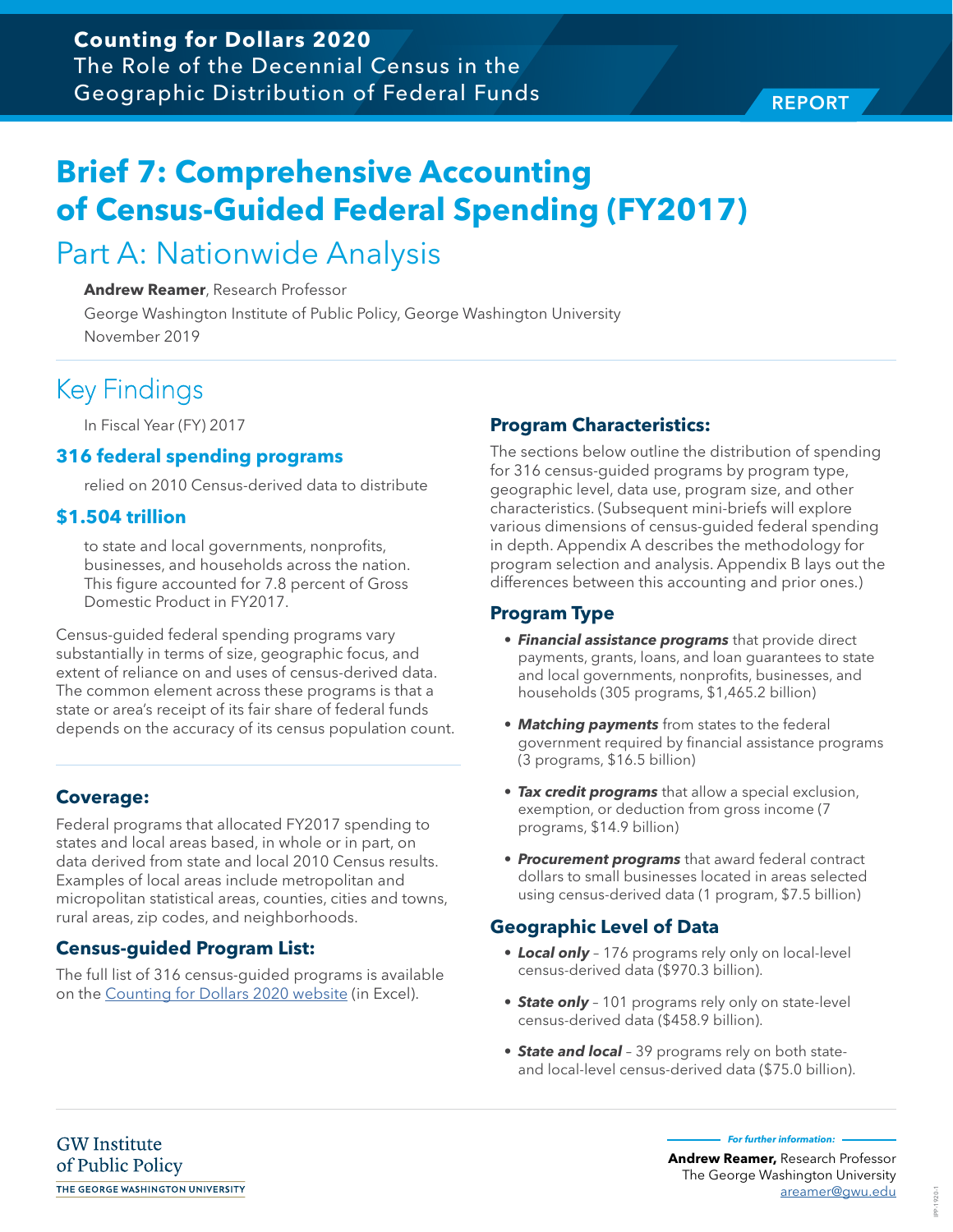## **Data Use**

- **• Allocation**  Almost all programs use census-derived data to determine the amount of spending or services provided to each eligible geographic area and household (297 programs, \$1,414.8 billion).
- **• Eligibility** Forty percent of the programs use censusderived data to determine the geographic areas and households eligible to receive the program's funding (128 programs, \$206.3 billion).
	- o Most of these programs also use censusderived data to determine allocations (109 programs, \$116.9 billion).
	- o Nineteen programs (\$89.4 billion) only use census-derived data for program eligibility purposes.

## **Allocation Variables**

- **• Total population** (90 programs, \$520.3 billion)
	- o Per capita income total income (from tax and other records) divided by total population (11 programs, \$410.8 billion)
	- o Count of residents (79 programs, \$109.5 billion)
- **• Population subsets** (226 programs, \$216.9 billion) examples:
	- o Persons in rural areas
	- o Persons below 125% of federal poverty level
	- o Persons age 60+ at or below 185 percent of federal poverty level
	- o Persons in overcrowded housing
	- o Persons unemployed
	- o Children ages 5-17 below federal poverty level
	- o Children under age 3
- **• Categories of geographic areas** (87 programs, \$773.8 billion)
	- o Category examples
		- o Large metro, metro, micro, rural, and isolated counties
		- o Urban, suburban, rural zip codes
		- o Persistent poverty counties
		- o Area median income as percent of state median income (less than 60.0%, 60.0- 69.9%, 70.0-89.9%, 90.0% and above)
	- o Use examples
		- o Funds sub-allocated by category
		- o Minimum percent allocation reserved for particular category
		- o In competitive grant selections, points awarded vary by category
		- o In competitive grant selections, preference given to one category
		- o Provider service requirements vary by category

## **Eligibility Variables**

- **• Geographic areas** (92 programs, \$139.3 billion) examples:
	- o Population density (such as rural or urban designation)
	- o Population size (above or below a specified level)
	- o Unemployment rate (above a specified level)
	- o Household income (percentage of population below a specified level)
- **• Households** (52 programs, \$89.5 billion)
	- o Area median income (household income below a specified percentage of AMI)

**Andrew Reamer,** Research Professor **For further information:**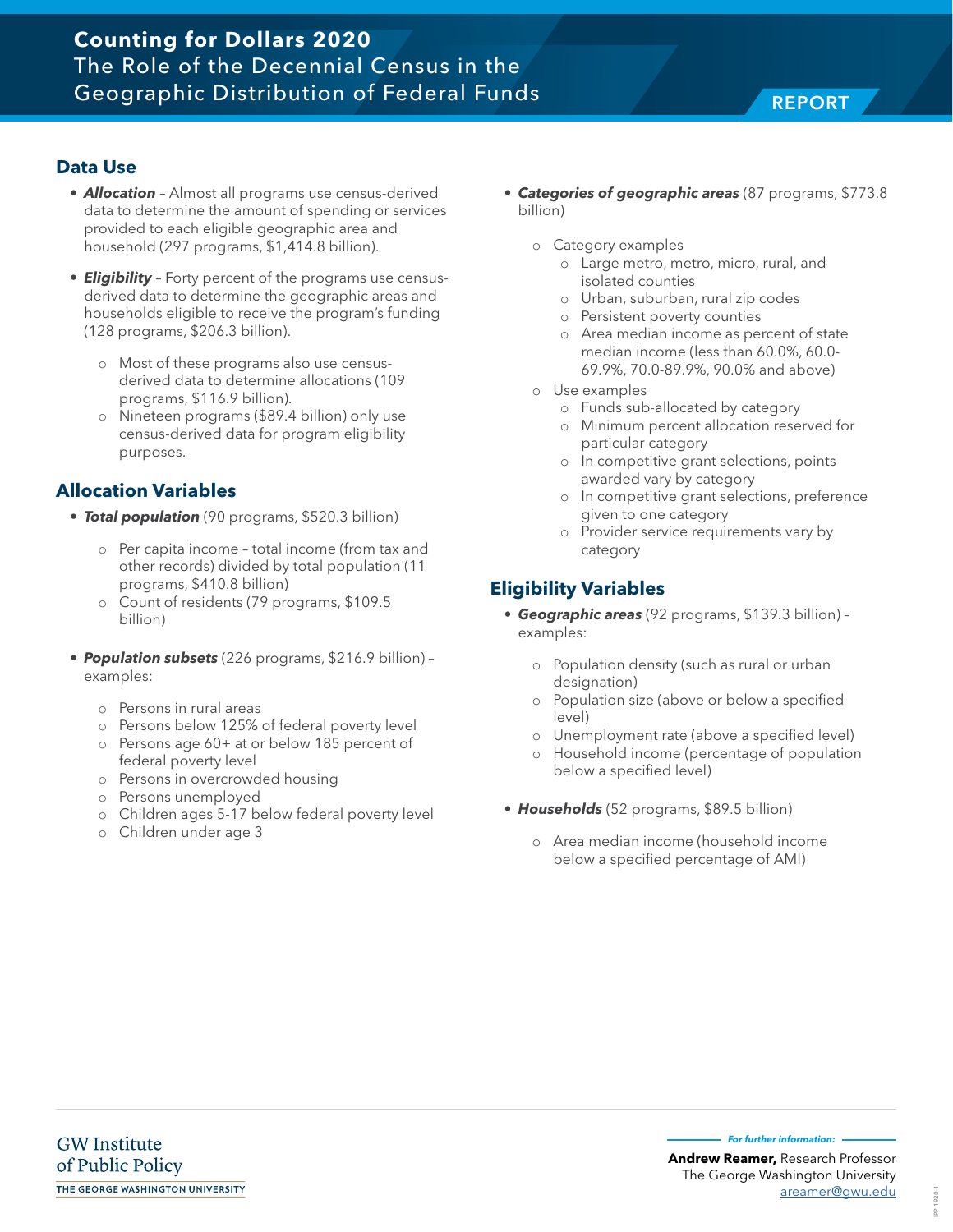## **Counting for Dollars 2020** The Role of the Decennial Census in the Geographic Distribution of Federal Funds REPORT

## **Distribution of Census-Guided Spending by Program Sets**

- **• Medicare** Medicare Parts A, B, and D account for \$710.2 billion of census-guided spending (47.4 percent). These programs use census-derived data to define multiple geographic classifications by which to allocate Medicare funding and services. (Medicare Part C is census-guided and funded through Parts A and B.)
- **• FMAP-based funding** Medicaid and six smaller Department of Health and Human Services programs rely on the annually updated Federal Medical Assistance Percentage (FMAP), based on each state's per capita income, to determine reimbursement and matching payment rates (\$405.2 billion, 27.0 percent of censusguided funding). (See Brief #2: [Estimating Fiscal](https://gwipp.gwu.edu/sites/g/files/zaxdzs2181/f/downloads/GWIPP%20Reamer%20Fiscal%20Impacts%20of%20Census%20Undercount%20on%20FMAP-based%20Programs%2003-19-18.pdf)  [Costs of a Census Undercount to State FMAP-guided](https://gwipp.gwu.edu/sites/g/files/zaxdzs2181/f/downloads/GWIPP%20Reamer%20Fiscal%20Impacts%20of%20Census%20Undercount%20on%20FMAP-based%20Programs%2003-19-18.pdf)  [Programs](https://gwipp.gwu.edu/sites/g/files/zaxdzs2181/f/downloads/GWIPP%20Reamer%20Fiscal%20Impacts%20of%20Census%20Undercount%20on%20FMAP-based%20Programs%2003-19-18.pdf).)

## **Distribution of Census-Guided Programs by FY2017 Spending Level**

The large majority of census-guided spending is concentrated in a small number of programs. The 15 programs that each allocated \$10 billion plus accounted for 88.4 percent of spending; the 58 programs that allocated \$1 billion plus were responsible for 97.5 percent.

- **• All other programs** The remaining 306 programs distribute \$388.8 billion (25.8 percent). These programs can be subdivided into:
	- o **Local only** 173 programs rely only on local-level census-derived data *(\$260.1 billion, 17.3 percent).*
	- o **State and local** 39 programs rely on both state- and local-level census-derived data *(\$73.9 billion, 5.0 percent).*
	- o **State only** 94 programs rely only on state-level census-derived data *(\$53.7 billion, 3.6 percent).*

On the other hand, the smallest 258 programs (under \$1 billion each) distributed just 2.5 percent of the funds. Across the 316 programs, the median spending amount was \$80.5 million.

| <b>FY2017 Spending Range</b>     | # of Programs | <b>Spending \$ (billions)</b> | <b>Spending %</b> |
|----------------------------------|---------------|-------------------------------|-------------------|
| \$100 billion+                   | 4             | \$1,078.6                     | 71.7%             |
| \$10 billion - \$99.9 billion    | 11            | \$247.2                       | 16.4%             |
| \$1 billion - \$9.9 billion      | 43            | \$140.7                       | 9.3%              |
| \$100 million -- \$999.9 million | 95            | \$33.0                        | 2.2%              |
| \$10 million -- \$99.9 million   | 116           | \$4.5                         | 0.3%              |
| \$300 thousand -- \$9.9 million  | 47            | \$0.2\$                       | 0.0%              |
| <b>Total</b>                     | 316           | \$1,504.2                     | 100.0%            |

**For further information:**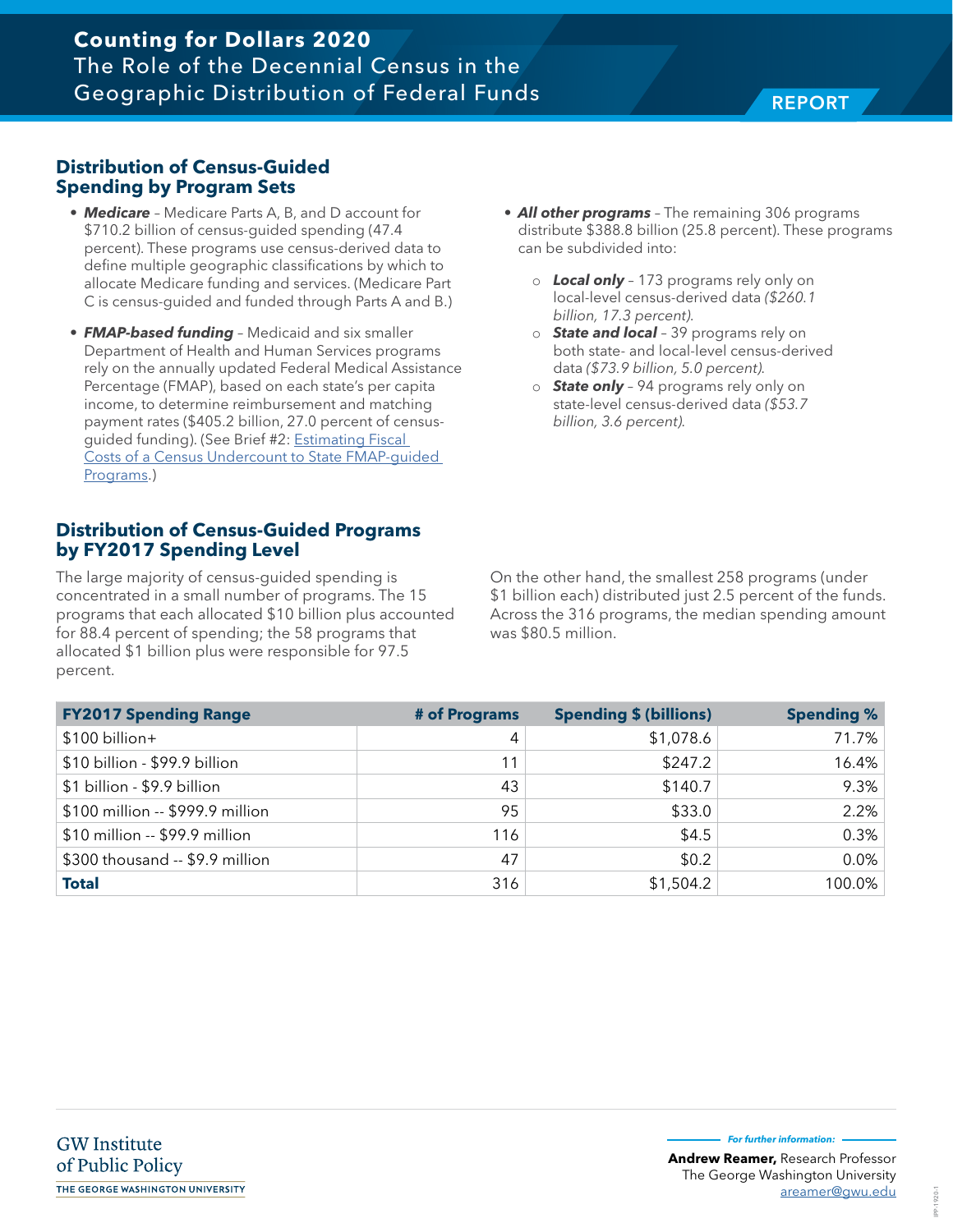# Appendix A: Methodology

## **Coverage:**

Federal programs that allocated FY2017 spending to states and local areas based, in whole or in part, on data derived from state and local 2010 Census results. Examples of local areas include metropolitan and micropolitan statistical areas, counties, cities and towns, rural areas, zip codes, and neighborhoods.

## **Census-derived datasets:**

The decennial census is carried out only once a decade and collects data on a small number of demographic characteristics—such as age, sex, race, and ethnicity. Consequently, it is rarely used directly to guide federal spending allocations.

Instead, the federal government uses the decennial census to create over 50 datasets that are more up-to-date and that measure many more characteristics, such as occupation, income, and educational attainment. The large majority of census-guided programs rely directly or indirectly on the most recent population estimates (the last decennial count annually adjusted for births, deaths, and net migration); household sample surveys (such as the American Community Survey) based on the last decennial census; and/or geographic classifications such are rural/urban and metropolitan/micropolitan area delineations. (See [Brief #4: Census-derived Datasets Used to Distribute Federal](https://gwipp.gwu.edu/sites/g/files/zaxdzs2181/f/downloads/GWIPP%20Reamer%20Fiscal%20Impacts%20of%20Census%20Undercount%20on%20FMAP-based%20Programs%2003-19-18.pdf)  [Funds](https://gwipp.gwu.edu/sites/g/files/zaxdzs2181/f/downloads/GWIPP%20Reamer%20Fiscal%20Impacts%20of%20Census%20Undercount%20on%20FMAP-based%20Programs%2003-19-18.pdf))

## **Candidate programs for inclusion:**

- Candidate financial assistance and matching payment programs were identified through a review of:
	- o *2018 Catalog of Federal Domestic Assistance* (available on the federal assistance website [beta.sam.gov](https://beta.sam.gov/)).
	- o Census Bureau, "Uses of Census Bureau Data in Federal Funds Distribution," September 2017.
- Candidate tax credit programs were identified through a review of:
	- o Joint Tax Committee, "Estimates of Federal Tax Expenditures for Fiscal Years 2017-2021," U.S. Congress, May 25, 2018 (JCX-34-18).
	- o Office of Management and Budget, *Budget of the United States Government*, Analytical Perspectives volume, "Chapter 13: Tax Expenditures," February 12, 2018.
- Candidate federal procurement programs were identified through a search of website of the Government Accountability Office, U.S. Congress.

**Uses of census-derived data** for each candidate program were identified through review of one or more of the following information sources:

- o U.S. Code
- o Code of Federal Regulations
- o *Catalog of Federal Domestic Assistance*
- o *Federal Register*
- o *Budget of the United States Government*
- o Program-specific memos, guidance, notices of funding availability, requests for applications
- o Congressional Research Service reports
- Government Accountability Office reports

## **FY2017 spending by census-guided program:**

- Financial assistance programs *2018 Catalog of Federal Domestic Assistance* for all programs except:
	- o Medicare Medicare Board of Trustees, "2018 Annual Report of The Boards of Trustees of the Federal Hospital Insurance and Federal Supplementary Medical Insurance Trust Funds," June 5, 2018.
	- o Medicaid Medicaid and CHIP Payment and Access Commission, "Report to Congress on Medicaid and CHIP," June 2018.
- Tax credit programs Office of Management and Budget, *Budget of the United States Government*, Analytical Perspectives volume, "Chapter 13: Tax Expenditures," February 12, 2018.
- Matching payment programs and federal procurement programs — program-specific materials on agency websites (available on request).

**For further information:**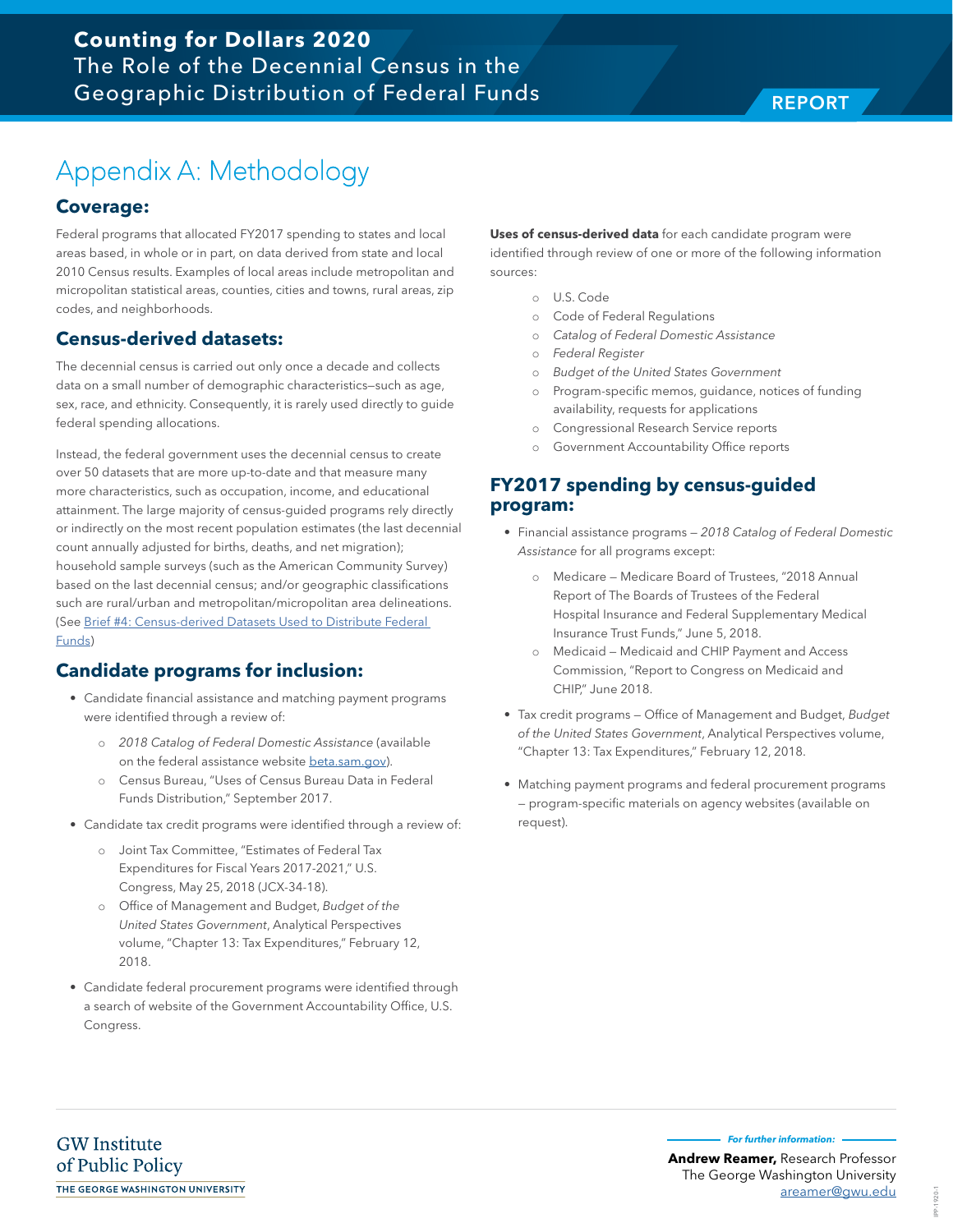# Appendix B: Comparison to Previous Reports

As described below, the numbers provided in this brief differ substantially from those in previous *Counting for Dollars 2020* briefs and from the Census Bureau's "Uses of Census Bureau Data in Federal Funds Distribution" (September 2017).

### **This brief supersedes Counting for Dollars 2020 Briefs #1 and #5**,

for the following reasons:

- This accounting includes every identified census-guided program, 316 in all.
	- o Brief #1 covers 16 large programs and Brief #5 covers 55 large programs.
- New research determined that all Medicare programs are censusguided, which added \$644 billion to the total.
	- o Brief #5 does not include Medicare Parts A and D and the non-physician payments components of Part B.
- This accounting is based on FY2017 spending.
	- o Brief #1 is based on FY2105 spending and Brief #5 is based on FY 2016 spending.
- This accounting includes only programs that distribute state/local funding based on the state/local count.
	- o Briefs #1 and #5 include several large programs that distribute spending using only national census numbers.
	- o This accounting excludes these programs (which spent \$149.5 billion in FY2016).

### **This accounting is more comprehensive and current than the Census Bureau's "Uses of Census Bureau Data in Federal Funds Distribution"**:

- This accounting includes every identified census-guided program, 316 in all.
	- o The Census Bureau report includes 132 programs, 184 fewer than this accounting.
	- o This accounting includes census-guided tax credit programs, matching payment programs, and procurement programs. The Census Bureau report does not.
- New research determined that all Medicare programs are censusguided, which adds \$644 billion to the total.
	- o The Census Bureau report does not include Medicare Parts A and D and the non-physician payments components of Part B.
- This accounting is based on FY2017 spending.
	- o The Census Bureau report is based on FY2105 spending.
	- o Since FY2015, several programs in the Census Bureau report have been terminated and several new censusguided programs have commenced.
- This accounting includes only programs that distribute state/local funding based on the state/local count.
	- o The Census Bureau report includes several large programs that distribute spending using only national census numbers.
	- This accounting excludes these programs (which spent \$66.1 billion in FY2015).

IPP-1920-1

920-1 곱